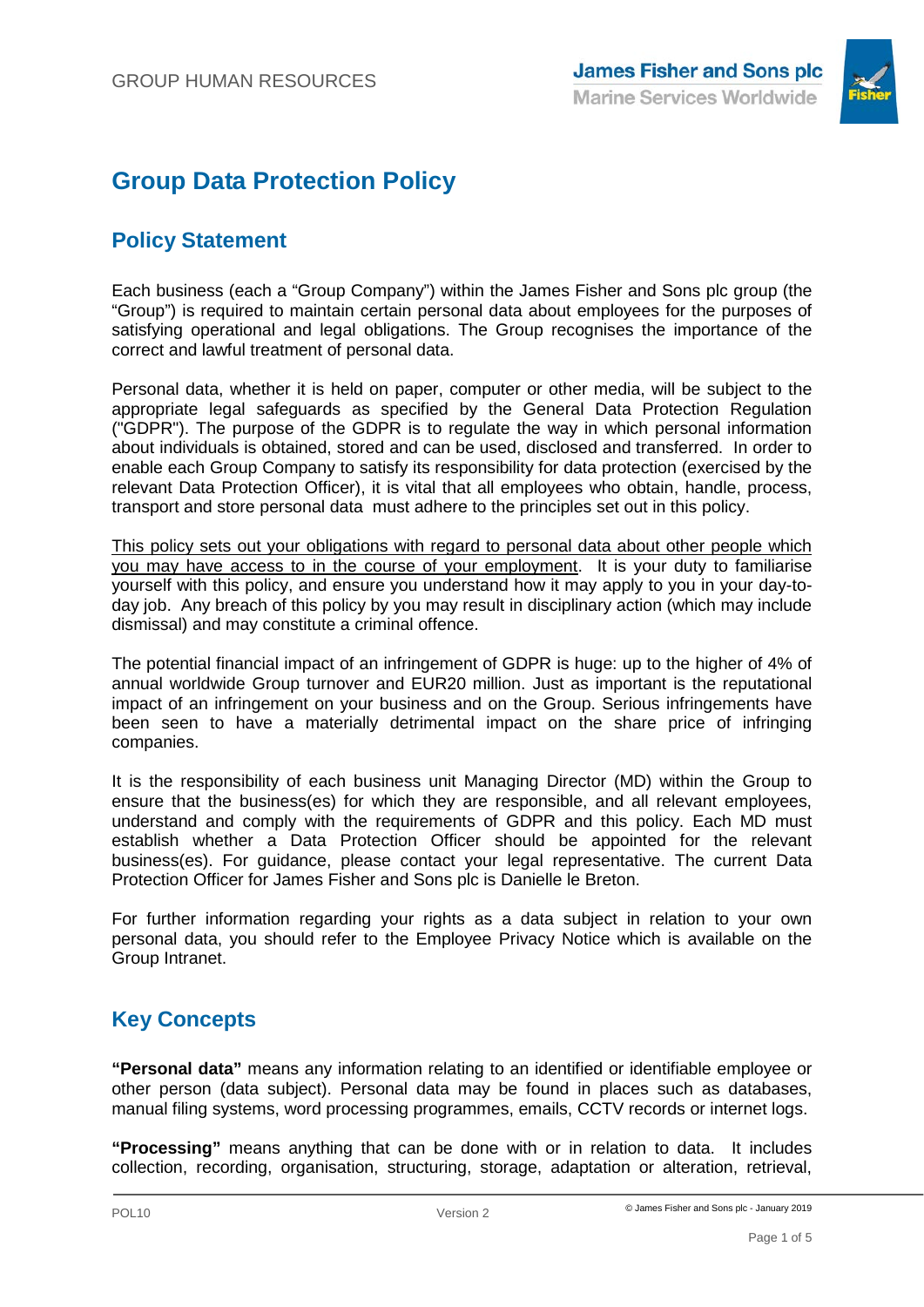

consultation, use, disclosure by transmission, dissemination or otherwise making available, alignment or combination, restriction, erasure or destruction.

**"Special categories of personal data"** means personal data revealing an employee's racial or ethnic origin, political opinions, religious or philosophical beliefs, or trade union membership, genetic data, biometric data for the purpose of uniquely identifying a natural person, data concerning health or data concerning a natural person's sex life or sexual orientation.

# **Outline of the GDPR & Rights**

## **Data Protection Principles**

The GDPR stipulates that anyone processing personal data must comply with principles of good practice. These principles are legally enforceable.

These principles are as follows:

- **Lawfulness, fairness and transparency**: Personal data shall be processed lawfully, fairly and in a transparent manner. In particular, personal data shall not be processed unless specific conditions are met, and shall be processed in accordance with the rights of data subjects;
- **Purpose limitation:** Personal data shall be obtained only for one or more specified and lawful purposes, and shall not be further processed in any manner incompatible with that purposes or those purposes;
- **Data minimisation**: Personal data shall be adequate, relevant and limited to what is necessary in relation to the purpose or the purposes for which it is processed;
- **Accuracy**: Personal data shall be accurate and where necessary, kept up to date. Every reasonable step must be taken to ensure that personal data that is inaccurate, having regard to the purpose(s) for which it is processed, is erased or corrected or updated without delay;
- **Storage limitation**: Personal data processed for any purpose shall not be kept for longer than is necessary for that purpose or those purposes;
- **Integrity and confidentiality**: Personal data shall be processed in a manner that ensures appropriate security of the personal data, including protection against unauthorised or unlawful processing and against accidental loss, destruction, damage, using appropriate technical and organisational measures.

## **Lawfulness, Fairness and Transparency**

You should not process any personal data unless the requirements for lawful and fair processing can be met. No personal data should be processed unless the processing is necessary:

- for the performance of the employment contract or other contract to which the data subject is a party, or in order to take steps at a data subject's request prior to entering into a contract; or
- for compliance with a legal obligation on the relevant Group company; or
- for the purposes of "legitimate interests" pursued by the relevant Group company or a third party.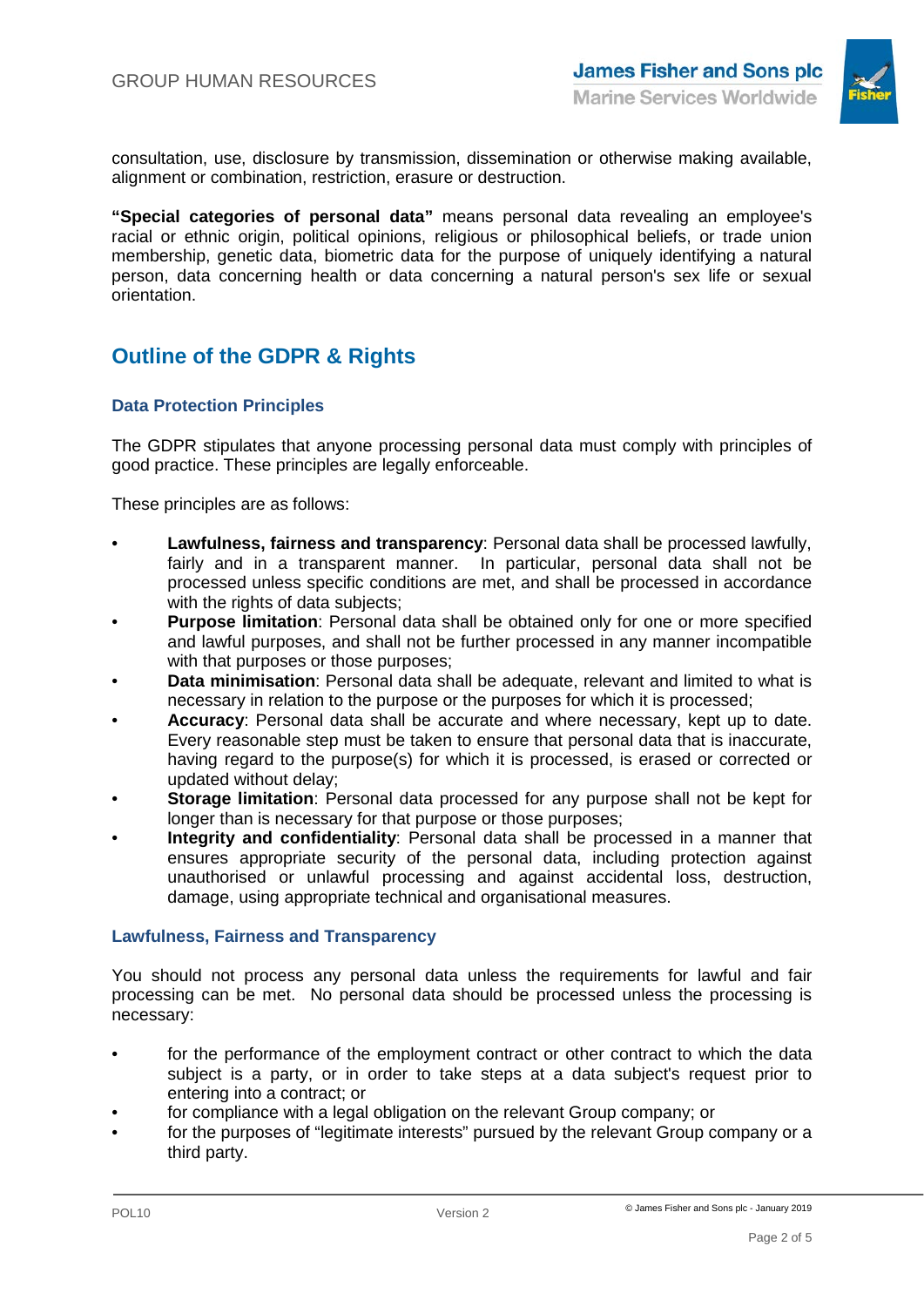

# **Processing of Special Categories of Personal Data**

Additional safeguards exist for the processing of special categories of personal data (as defined above). You must not process data of this nature unless:

- you are informed by HR that the employee has freely given explicit consent to such processing;
- the processing is necessary in order to comply with any obligation or legal duty imposed on the relevant Group company, or to exercise specific rights of the employee in the field of employment law.
- the processing is necessary to protect the vital interests of the data subject or another person where they are incapable of giving consent (for example life threatening issues such as disclosure of a data subject's medical history to a hospital casualty department treating the data subject after a road accident).
- the processing is necessary for, or in connection with, legal proceedings (including prospective legal proceedings).
- the processing is necessary in the context of occupational health for the assessment of the employee's working capacity

## **Processing of Salary Information**

On occasion HR receives requests from external organisations, such as mortgage lenders, requesting information about an employee's salary. Such information will only be given after obtaining the employees explicit consent.

#### **Purpose Limitation**

The purposes for which the Group will process personal data regarding employees are set out in the Employee Privacy Notice. You must familiarise yourself with the Employee Privacy Notice. It is your responsibility to ensure that you do not process personal data for purposes other than those set out in the Employee Privacy Notice.

#### **Integrity and Confidentiality**

Even if you do not handle personal data as part of your normal work, you have a responsibility to ensure that any personal data you see or hear is processed in accordance with this policy and goes no further. This might, for example, include information you overhear in a telephone conversation or are copied into in an email. In addition, any personal data relating to any people you manage or appraise must be kept by HR, rather than in your own files. N.B. e.g. CVs from job applications.

You must keep personal data secure. You must comply with security arrangements in place including information technology such as password-protected files and screen savers, other organisational arrangements including locks for drawers and filing cabinets and restricted access arrangements.

Never disclose personal data to other employees or a third party either orally or in writing until all appropriate checks have been made and you are satisfied that the disclosure amounts to fair and lawful processing in accordance with the principles set out in this policy. All unusual or potentially sensitive disclosures must be authorised by HR. Special categories of personal data must never be disclosed to third parties without the prior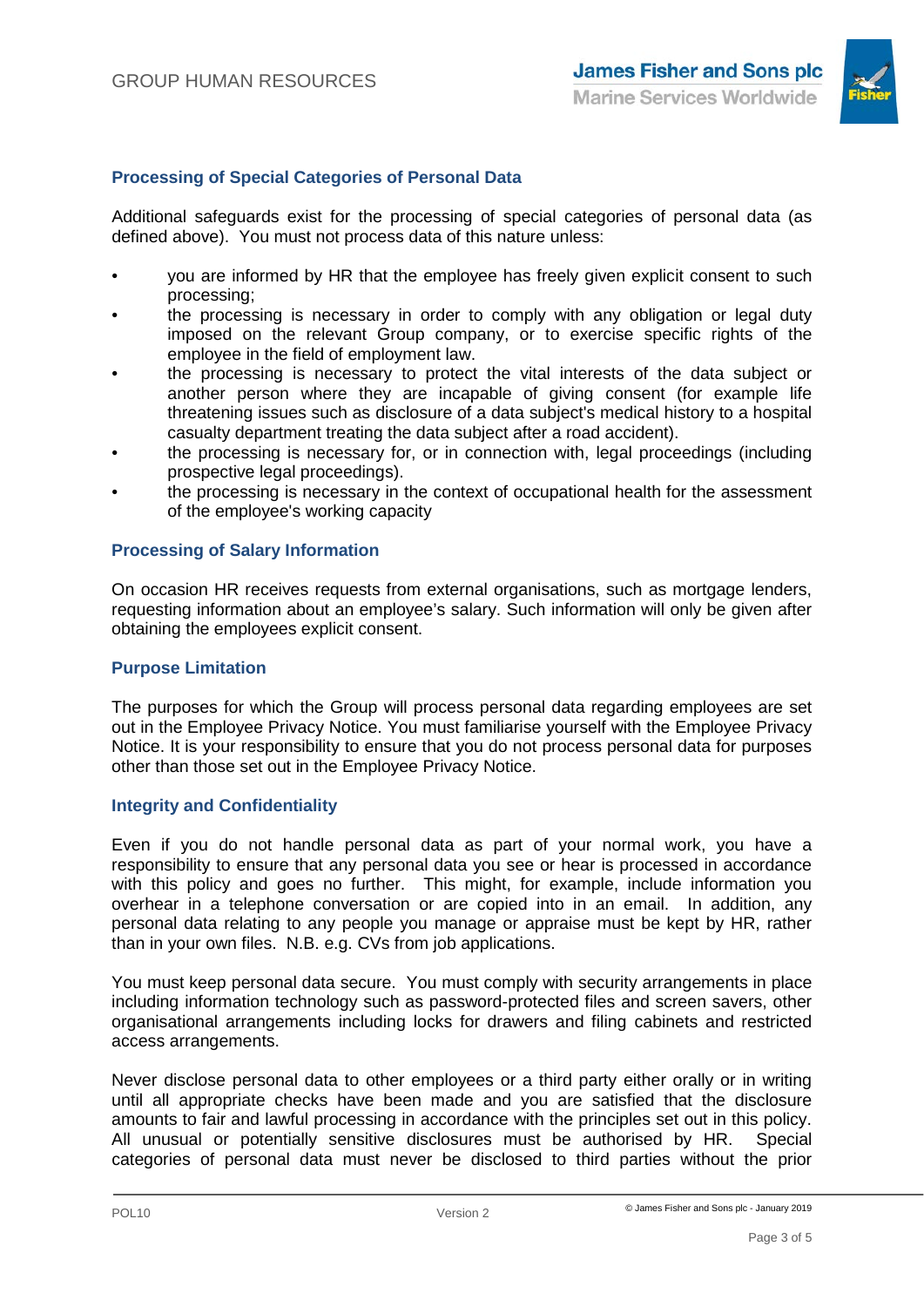

authorisation of HR who will verify the relevant individual's explicit consent. You should protect against accidental disclosure such as, for example, someone near to you being able to read information over your shoulder.

Processing of criminal data is only permitted when authorised by law. If you become aware of any criminal data in respect of any individual, such information should not be recorded, disclosed or otherwise processed without the consent of HR.

## **James Fisher Principles on Handling Data**

We are committed to compliance with the GDPR. In addition to compliance with all other obligations referred to in this policy the Group will apply the following principles:

- The Group will only gather and process as much information as is needed;<br>• The Group will identify the purpose in gathering information and decide wh
- The Group will identify the purpose in gathering information and decide when it is no longer required:
- The Group will consider whether the information gathered is sensitive and if so apply extra security measures;
- The Group will ensure the information held is accurate and will give employees the opportunity to correct any incorrect data;
- The Group will ensure all information is kept securely. All current employee information will be locked away in the human resources office;
- The Group will ensure that external contractors used to store past employee information guarantee safe storage; and
- The Group will delete or destroy and information which is no longer required.

# **Data Subject Rights**

All subjects for whom personal information is being kept have rights which can be exercised under the GDPR.

These include:

- The right to be informed that processing is being undertaken;
- The right of access to one's personal information;<br>• The right to prevent processing in certain circumst
- The right to prevent processing in certain circumstances; and
- The right to correct, rectify, block or erase information regarded as wrong information.

#### **Requesting Access to Personal Information**

As set out in the Employee Privacy Notice, any employee may request access to their personal data held by the relevant Group Company. Any employees wishing to exercise this right should make their request in writing to the relevant human resources representative.

The relevant Group Company aims to comply with a request for access to personal information as quickly as possible, but must comply with a subject access request within one month of receipt of the request.